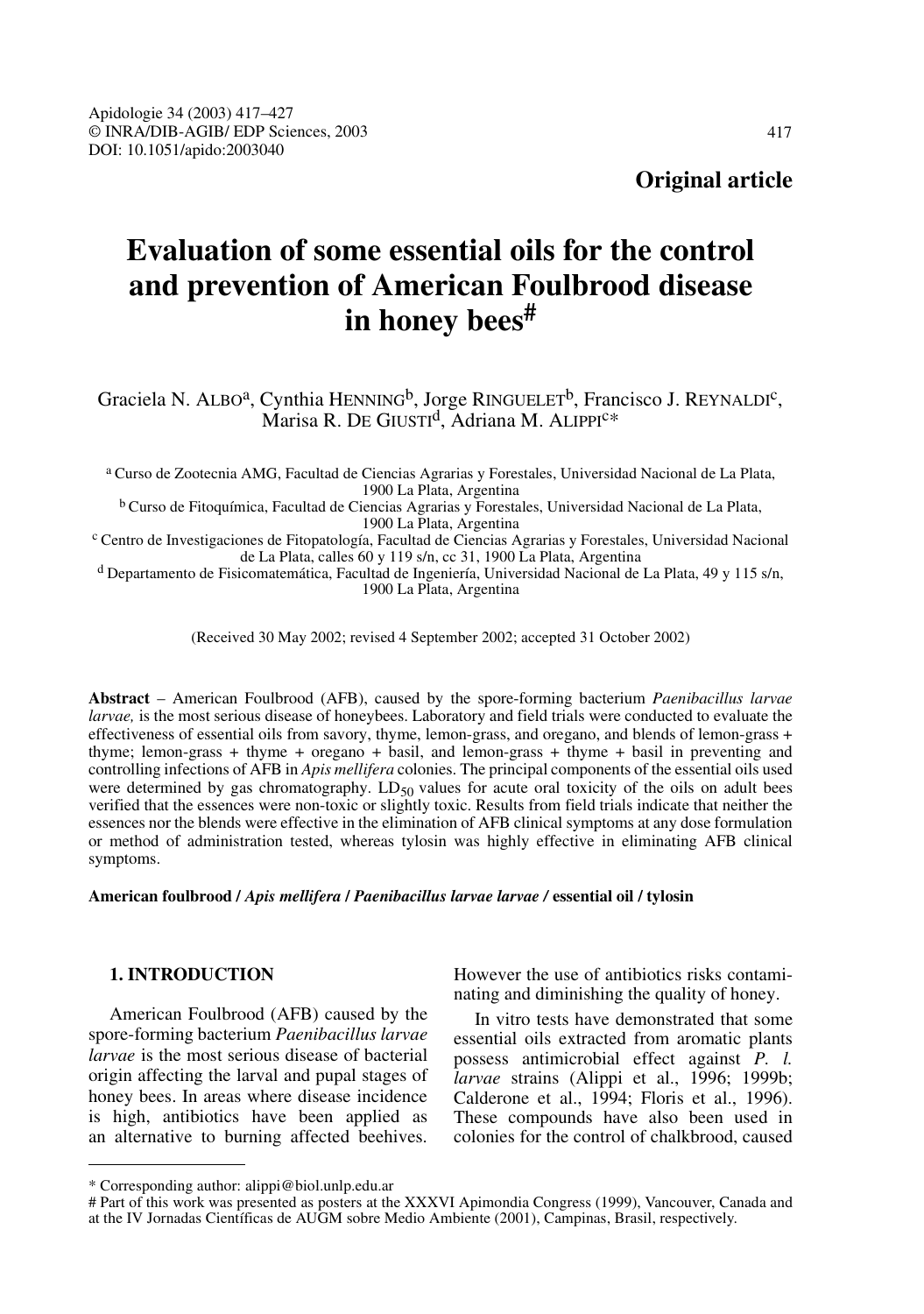by the fungus *Ascosphaera apis* (Colin et al., 1989) and for the control of varroasis caused by the mite *Varroa destructor* (Kraus et al., 1994; Imdorf, 1994)*.*

The objectives of the present study were to determine the acute oral toxicity, expressed as lethal dose 50  $(LD_{50})$ , of some pure essential oils and blends of essences on honey bees and to evaluate the response of colonies infected with AFB when treated with different formulations.

#### **2. MATERIALS AND METHODS**

## **2.1. Plant material and preparation of extracts**

The species selected from which to extract essential oils were thyme *(Thymus vulgaris* L., Lamiaceae), lemon-grass *(Cymbopogon citratus* (D.C.) Stapf., Poaceae), oregano *(Origanum vulgare* L., Lamiaceae), basil *(Ocimun basilicum* L., Lamiaceae) and savory *(Satureia hortensis* L., Lamiaceae). Samples of savory were from Calingasta, province of San Juan, Argentina and the other species were from the area of La Plata, Province of Buenos Aires, Argentina.

Essential oils were extracted by steam distillation with a Clevenger apparatus (Guenther, 1948). In the case of thyme, savory, basil and oregano aerial parts (leaves, flowers and stems) were used; for lemon-grass, only leaves were used. The analysis of the main components was done by gas chromatography on methyl silicone column, and on a column coated with Carbowax 20 M using flame ionization detectors (FID) (Bandoni et al., 1993). The components were quantified by measuring area percentages under the peaks, and main peaks were identified by comparison with chemical standards. Formulations of essential oils were made by mixing them in sterile double distilled water and propylene glycol at 5% v/v as an emulsifier.

#### **2.2. First acute oral toxicity test on adult honey bees: pure essences**

Oral toxicity of essential oils to adult honey bees was evaluated by a technique proposed by Alippi et al. (1999a). Briefly, foraging bees were collected without using smoke and anesthetized with  $CO<sub>2</sub>$ , placed in test flasks (10 bees per flask) and allowed to recover spontaneously. A complete randomized design, with 30 treatments and 10 repetitions, was employed. Bees remained unfed for 3 h before treatments. The 10 bees in each flask were fed 200 µL sucrose solution (50% wt/vol in distilled water) prepared with the appropriate amount of essence, so each bee consumed ad libitum about 20 µl. Concentrations of essential oils were expressed as micrograms of essential oil (e.o.) per bee (µg e.o./bee), and the treatments were: (1) savory: 5, 10, 20, 40, 80 and 160 µg e.o./bee; (2) thyme: 2, 4, 8, 16, 32 and 64 µg e.o./bee; (3) lemon-grass: 1, 2, 4, 8, 16, 32 µg e.o. /bee and (4) oregano 3, 6, 12, 24, 48, and 96 µg e.o./bee, respectively. Doses were selected according to standard bioassay procedures to estimate the  $LD_{50}$  values (Cox, 1970) according to previous in vitro tests for determination of the Minimal Inhibitory Concentrations (MIC) (Alippi et al., 1996). Dimethoate was used as a toxic standard at 0.02, 0.04, 0.08, 0.16, 0.32 and 0.64 µg a.i. /bee (Gough et al., 1994). The non-toxic control was 50% (p/v) sucrose in water-solution. Mortality was observed after 24 and 48 hours. Lethal dose 50  $(LD_{50})$  (Cox, 1977) was calculated by PROBIT- and LOGIC-analysis (Collet, 1981), using Abbot's formula to correct mortality data (Abbot, 1987).

#### **2.3. Second acute oral toxicity test on adult honey bees: essential blends**

In this test, 24 treatments were given (with 10 repetitions each) using three blends of essential oils (m.e.), and dimethoate as toxic standard in 6 different doses. The methodology, statistics, and doses of dimethoate were the same as those used in the first toxicity test. Treatments were: (a) 20% lemon-grass + 80% thyme at 0.19; 0.37; 0.75; 1.50; 3.0 and 6.0  $\mu$ g m.e./bee; (b) 5% lemon-grass + 11% thyme  $+21\%$  savory  $+26\%$  oregano  $+37\%$  basil at 1,19; 2.37; 4,75; 9,50; 19.0 and 28.0 µg m.e./bee and (c)  $10\%$  lemon-grass  $+20\%$  thyme  $+70\%$  basil at 0.625; 1.25; 2.5; 5.0; 10.0 and 20.0 µg m.e./bee.

#### **2.4. First field experiment: use of essential oils as a curative treatment**

A field experiment was conducted during 1995– 1996 at the Faculty of Agricultural Science, UNLP, La Plata 35° S latitude, 57° W longitude. Twenty five nucleus colonies (nucs) of honey bees derived from *Apis mellifera ligustica* L. were used. Each nuc contained 18 000 adult bees, 5 combs of brood (3 combs of sealed brood and 2 combs of open brood), 2 combs with honey and pollen and 3 combs containing wax foundation. Queens were marked and their wings clipped to avoid swarming.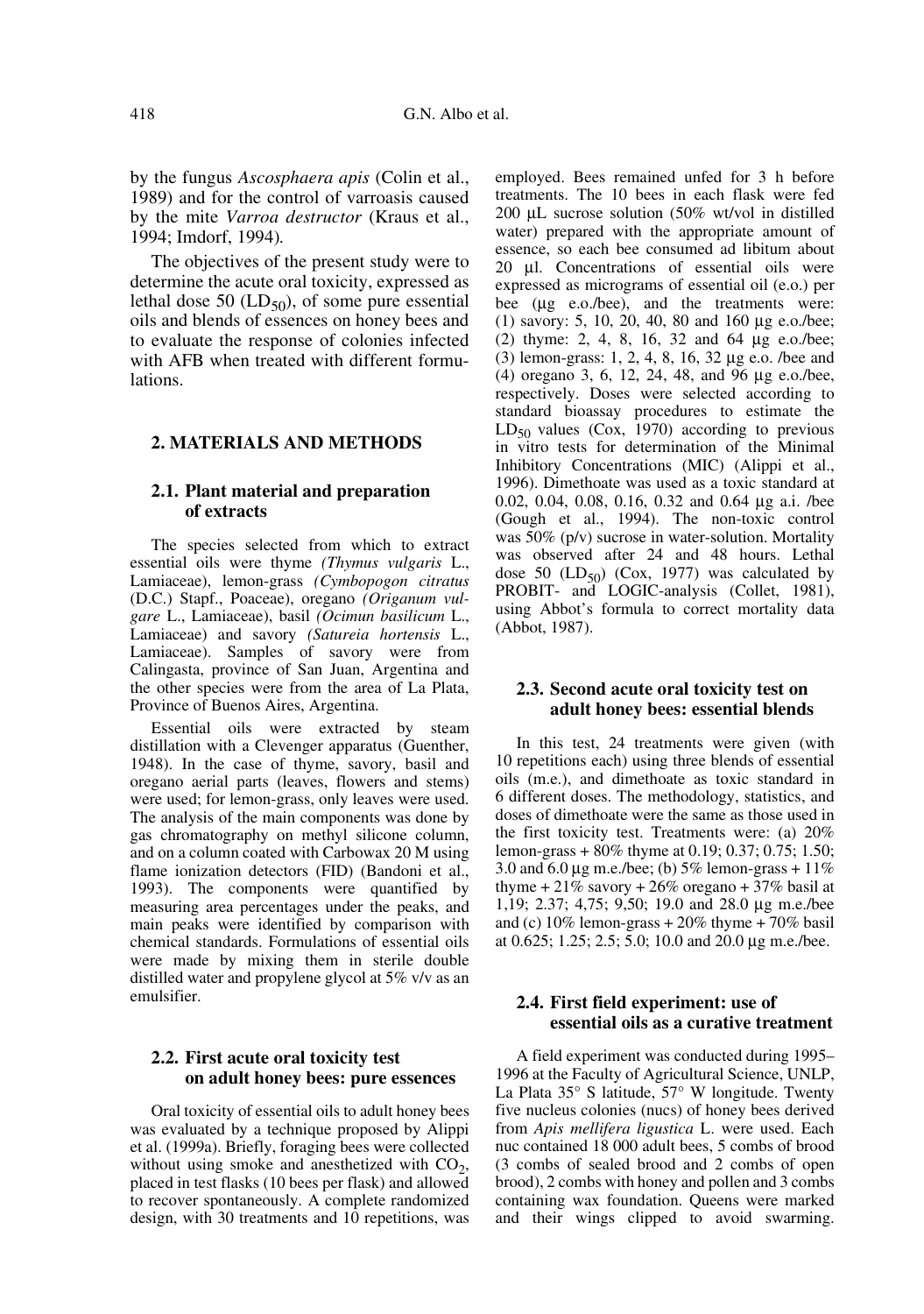Colonies were distributed in a completely randomized design. The experimental procedures from inoculation to treatment, was conducted as described in Alippi et al. (1999a), with modifications. Briefly, brood comb sections  $(5 \times 5 \text{ cm})$  were cut from frames from colonies with AFB clinical symptoms. Each comb section contained 45  $\pm$ 5 scales (20% of the cells of both sides) and was inserted in the central part of the central comb (experimental unit). Thirty-five days after the inoculation, disease symptoms developed on both sides of the central comb. This central comb containing various stages of brood was placed in a queen excluder, the queen remaining out of the excluder to avoid egg-laying, but allowing the entrance of nurse and house bees, this point was considered as day 0 of the experiment. This situation remained for 22 days to allow the emergence of all the brood. At the end of this period, all the colonies attached the comb section to the rest of the comb in the frame. The experimental unit was divided by wires into two areas, one containing 600 cells (small area) that included the  $5 \times 5$  cm inoculated section, and another area of 400 cells around that, giving a total area of 1 000 cells (big area) on both sides. At the same time, the queen was confined in the central comb in the queen excluder to obtain larvae of homogeneous age and treatments were applied. Candies of 200 g (40 g of liquid honey and 160 g sugar) to which the different essential oils were added were placed on top of the frames. Five treatments with 5 repetitions per treatment were tested: Treatment 1: control; Treatment 2: 2 g savory; Treatment 3: 1 g lemon-grass; Treatment 4: 3 g oregano; Treatment 5: 1 g thyme. Doses were selected according to the results of previous in vitro tests for MIC determination (Alippi et al.*,* 1996). After 6 days, the queen was removed and confined in another brood comb in the queen excluder in a lateral position for 8 days and the experimental unit remained free in a central position. After this period, the queen was freed to re-establish normal growth of the colony. Evaluation was made on day 48 of the experiment (15 days after the candies were placed), considering three variables for the statistic analysis: total brood area, number of larvae affected by AFB and the relation between both of them. In all cases the evaluation was carried out on the big and small areas and on both sides of the central brood comb. A linear model describing the observations was proposed to calculate ANOVA and means were compared by Tukey test.

After 12 days and every fifteen days, the residual level of the candies was evaluated, applying ANOVA repeated measures analysis and a posterior comparison of means according to LSD method (Least Square Differences) (*P* > 0.05).

## **2.5. Second field experiment: use of essential oils as preventive application**

The second experiment was conducted from March to October 1997. The colonies contained 13 000 adult bees, 3 brood combs and 2 combs of honey and pollen. Essential oils doses were: (1) 3.6 g oregano, (2) 1.2 g thyme, (3) 1.8 g savory, (4) 1.2 g lemon-grass, (5) untreated negative control, and (6) 1.5 g tylosin tartrate used as positive control. The treatments were prepared by adding the active ingredient to 55 g powdered sugar  $+ 15$  g melted honey. Each colony was given five repetitions of the six treatments (including both controls). The first candy was given as a preventive 15 days before inoculation, which was carried out by cutting comb sections (approximately  $5 \times 5$  cm) from frames from colonies containing AFB clinical symptoms. The introduced comb sections contained  $20 \pm 5$  scales (10% of the cells of both sides) and were inserted in the central part of the comb.

Inoculated colonies were checked five times a month starting 30 days after inoculation. The effectiveness of the treatments was evaluated by noting the proportion of colonies with clinical symptoms of the disease (AFB-infected colonies/ total of colonies) and the infection level; both variables were analyzed by separate ANOVA analysis and their means compared using a Tukey test. The AFB infection level was determined according to a scale developed by Peng (Peng et al., 1996) with the following modifications: level  $0 =$ non detectable AFB symptoms; level  $1 = 1-10$ AFB-infected larvae; level  $2 = 11-30$  AFB-infected larvae; level  $3 = 31-99$  AFB-infected larvae, and level 4 = more than 100 AFB-infected larvae.

Each candy was weighed weekly to determine the amount that was consumed and was replaced with new one every 15 days. Evaluations were made every fortnight for 150 days (nine evaluations in total). The amount of candy remaining for each treatment at 7 and 14 days after application was analyzed by ANOVA repeated measures and their means were compared by LSD.

## **2.6. Third field experiment: preventive application of essential oil blends applied as candies**

The experiment was carried out from April to August, 1999. Management, inoculation, evaluation of beehives, and statistical analysis were similar to those of the second experiment.

Four periods of inspection took place once a month after inoculation. Applications of essential oil blends, each prepared as 70 g candies, were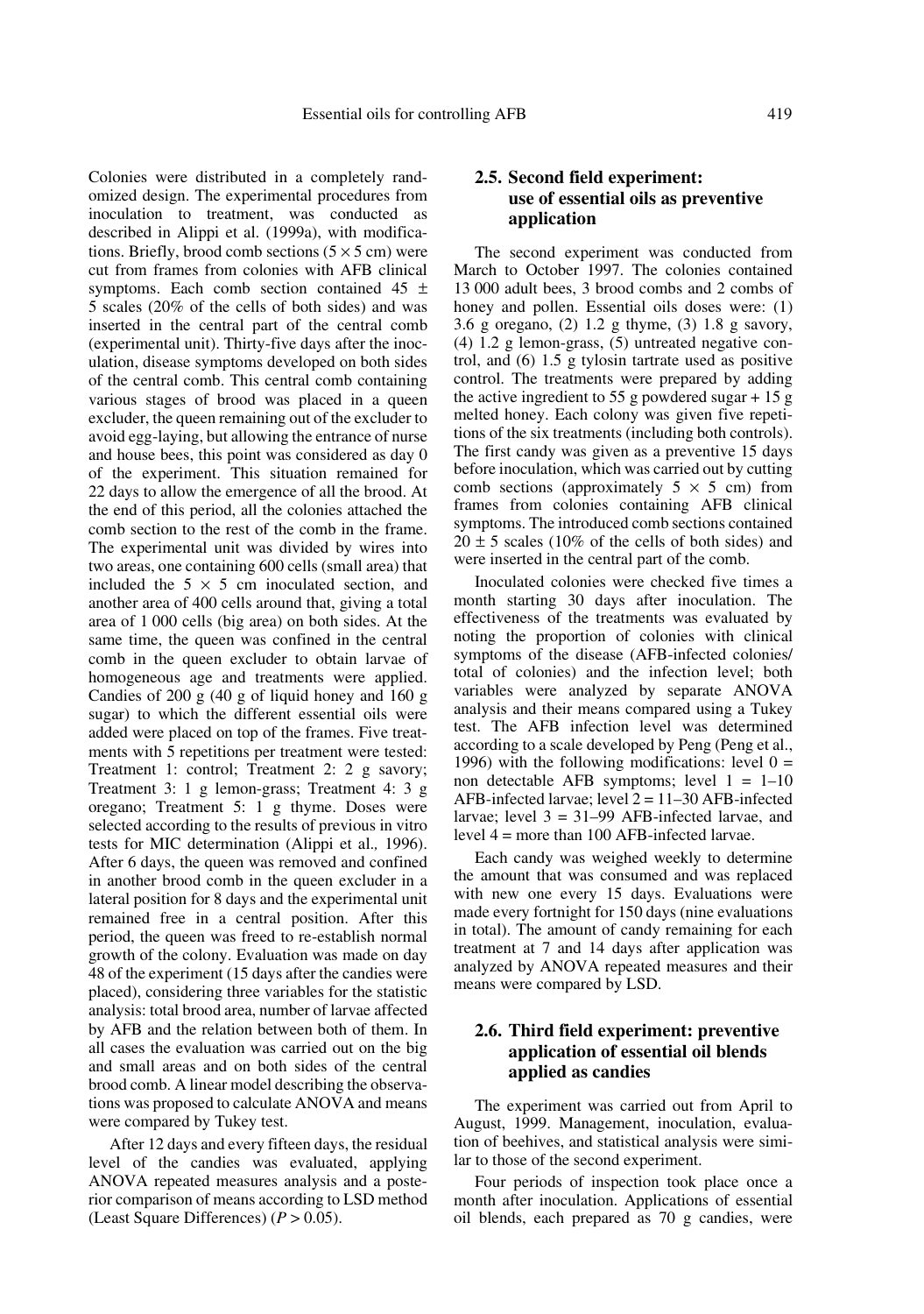given every fortnight for 150 days (nine applications in total). Each candy was weighed and replaced by a new one to determine the amount of treatment remaining after 15 days. The first candy was given as a preventive 15 days before inoculation.

The following five treatments were given with 5 repetitions per treatment: Treatment A: (20% lemon-grass + 80% thyme (0.437 g of blend/every fifteen days); treatment B:  $5\%$  lemon-grass +  $11\%$ thyme +  $21\%$  savory +  $26\%$  oregano +  $37\%$  basil (3.32 g of blend), Treatment C: 10% lemon-grass + 20% thyme + 70% basil (1.75 g of blend), treatment D: untreated control. Only one repetition was given of treatment E: 0.75 g of tylosin tartrate, the positive (effectiveness) control. Candy residue data were analyzed by ANOVA repeated measures and their means compared by LSD.

## **2.7. Fourth field experiment: preventive application of essential oils blends applied in syrup**

The experiment was carried out from May to October 2000. The methods were the same as those used in the third experiment, except that the treatments were as added to syrup and given monthly. The following treatments were given: Treatment 1: 750 mg tylosin tartrate dissolved in 750 mL of 50% sucrose solution syrup; Treatment 2 (Blend A):  $20\%$  lemon-grass + 80% thyme (3.375 g of blend); and treatment 3: untreated control (sucrose syrup at 50%). The tylosin treatment was given at the beginning of the experiment. Treatments 2 and 3 were monthly applied in five doses of 750 mL of 50% sucrose syrup. To enhance palatability, 0.5 mL raspberry essence was added to each flask of syrup. To determine consumption the remaining syrup was measured weekly.

## **3. RESULTS AND DISCUSSION**

#### **3.1. Principal components of essential oils**

The major components of the essential oil constituents were within expected ranges and are summarized in Table I. The thyme oil used in these experiments was of the "thymol type" and also oregano clones contained a high percentage of thymol and borneol. The main constituent of lemon-grass oil was citral, in the case of basil the main components were linalool, eugenol, and limonene, and for savory, γ-terpinene, and carvacrol.

## **3.2. Oral acute toxicity test of pure essences on adult honey bees**

The 24 h-LD<sub>50</sub> and 48 h-LD<sub>50</sub> for dimethoate were 0.27 µg a.i./bee and 0.17 µg a.i./bee. They were within the expected range for a highly toxic compound (Gough et al.*,* 1994).  $LD_{50}$  could not be calculated for pure essences as negative curves for mortality values were observed. However, most of the mortalities took place at relatively low doses: 5 µg e.o./ bee for savory, 8 µg e.o./bee for thyme, 2 µg e.o./bee for lemon-grass and 3 µg e.o./bee for oregano. These values would indicate that essences are among the products within the expected range for a moderately toxic product (ICCB, 1985). On the other hand, a low mortality at high doses may be caused by a lack of flavor which would delay its consumption in addition to the rapid evaporation of the essence, which would be the basis for negative curves.

## **3.3. Oral acute toxicity test with essential blends on adult honey bees**

The 24 h-LD<sub>50</sub> and 48 h-LD<sub>50</sub> for dimethoate were 0.33 µg a.i./bee and 0.25 µg a.i./bee (within expected ranges, Gough et al., 1994). The 24 h-LD<sub>50</sub> and 48 h-LD<sub>50</sub> for Blend A (lemon-grass-thyme) were 15.94 µg m.e./bee and 18.75 µg m.e./bee, corresponding to a "slightly toxic product" (ICCB, 1985). The 24 h-LD $_{50}$  and 48 h-LD $_{50}$  for Blend C (lemongrass-thyme-basil) were 122 µg m.e./bee and 356.8 µg m.e./bee corresponding to a "virtually non toxic product" (ICBB, 1985). On the other hand  $LD_{50}$  values could not be determined for Blend B due to the negative curve. In this test DL50 negative curves were observed from 1.5 to 2.5 µg m.e./bee values, depending on the kind of essence. Therefore we concluded that essence blends are palatable and they are accepted by bees up to these levels.

## **3.4. First field experiment: essential oils applied as a curative treatment**

Results of the first field trial are summarized in Table II. Significant differences were found between the four essential oils and the control treatment in relation to the number of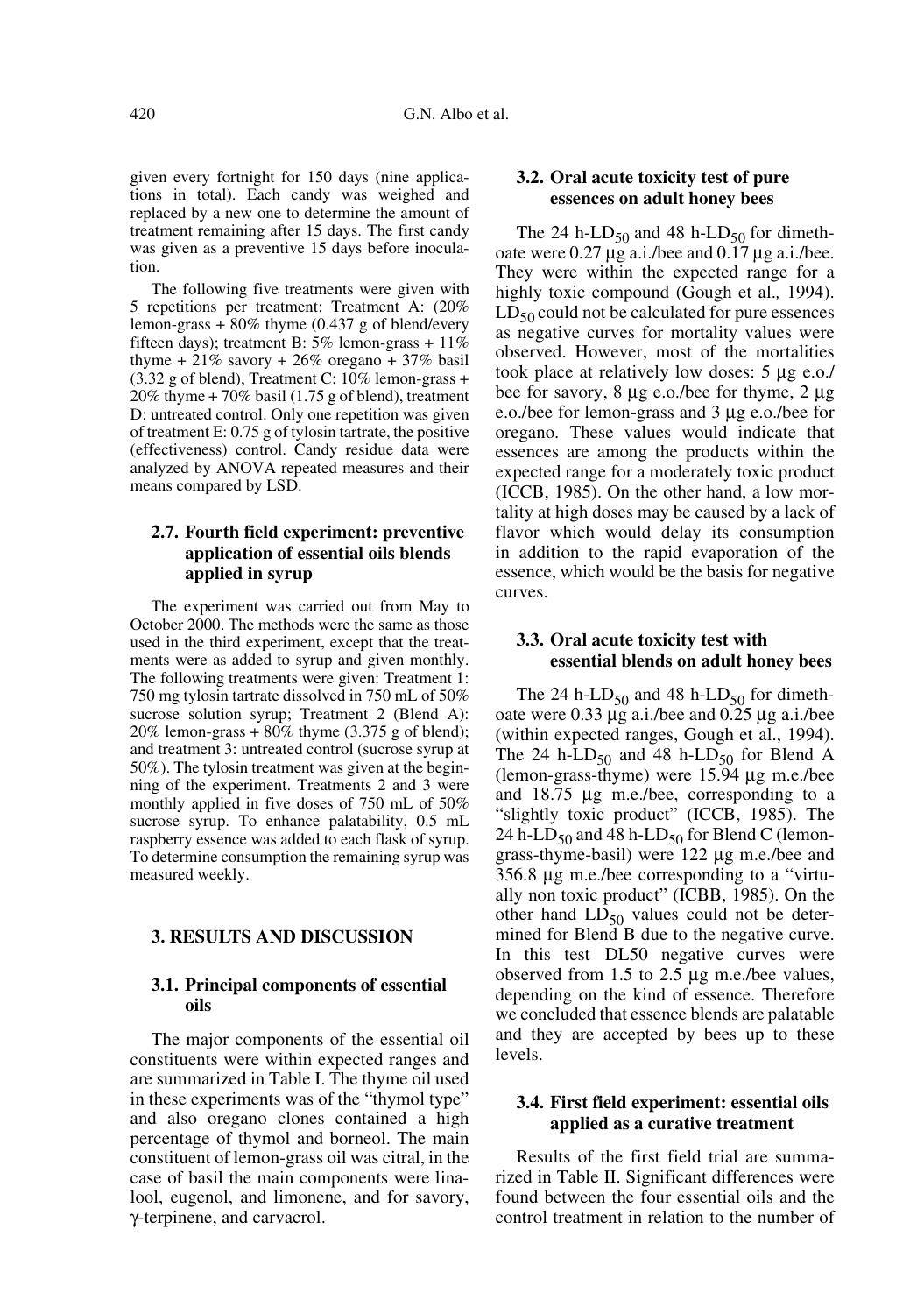| Compound            |                        |                       | Percentage                |                     |                     |
|---------------------|------------------------|-----------------------|---------------------------|---------------------|---------------------|
|                     | Cymbopogon<br>citratus | Satureia<br>hortensis | <b>Thymus</b><br>vulgaris | Ocimun<br>basilicum | Origanum<br>vulgare |
| $\alpha$ -pinene    | ---                    | 1.1                   | $---$                     | ---                 | 0.5                 |
| $\alpha$ -terpinene | ---                    | 3.6                   | 1.8                       | ---                 | ---                 |
| $\alpha$ -terpineol | ---                    | ---                   | $---$                     | ---                 | 3.7                 |
| β-caryophyllene     | ---                    | 1.9                   | 1.5                       | ---                 | 1.5                 |
| $\beta$ -pinene     | ---                    | 2.2                   | 2.0                       | ---                 | 1.1                 |
| $\gamma$ -pinene    | ---                    | $---$                 | 0.8                       | ---                 | ---                 |
| $\gamma$ -terpinene | ---                    | 40.4                  | 13.1                      | ---                 | 7.0                 |
| borneol             | ---                    | 0.3                   | $---$                     | ---                 | 14.1                |
| carvacrol           | ---                    | 35.5                  | 2.4                       | ---                 | 0.4                 |
| Citral              | 66.7                   | ---                   | ---                       | ---                 | ---                 |
| eugenol             | $---$                  | ---                   | ---                       | 15.8                | ---                 |
| limonene            | ---                    | ---                   | ---                       | 9.4                 | $ -$                |
| linalool            | ---                    | ---                   | 2.4                       | 42.3                | 1.6                 |
| myrcene             | 0.8                    | ---                   | $---$                     | ---                 | ---                 |
| $p$ -cymene         | ---                    | 4.8                   | 18.1                      | ---                 | 3.0                 |
| terpinolene         | ---                    | ---                   | $---$                     |                     | 1.5                 |
| thymol              | ---                    | 0.3                   | 39.9                      | ---                 | 25.1                |
| tricyclene          | ---                    | 1.4                   | 1.3                       | ---                 | 0.7                 |
| non identified      | 32.5                   | 8.5                   | 16.7                      | 32.5                | 39.8                |

**Table I.** Principal components of the essential oils used in this study determined by gas chromatography.

AFB-infected larvae and also in the relationship between AFB-infected larvae/healthy brood in the small area  $(P = 0.097)$ . Tukey test showed that none of the essences were effective for disease control. On the contrary, these beehives showed higher levels of infection than the control beehives, the doses and the applications. Likewise, Krauss et al. (1994) demonstrated that when working with adult bees, essential oils were not effective to control *Varroa jacobsoni* in a curative way with doses between 1–3 g.

Significant differences were found (*P* = 0.00) between essences with and without control when analyzing residues of different essences after 12 days. Savory and oregano were the least consumed essences and the LSD test showed that they did not differ significantly. Thyme consumption did not differ from that of savory. Lemon-grass was the most consumed essence and it differed from the others. The bees took less than 12 days to consume the 200 g essential candies in controls, 20 days in lemon-grass, 85 days in thyme, 90 days in savory and 102 days in oregano.

On the evaluation day (15 days after consumption) colonies treated with essences showed a higher number of infected larvae than the non-treated controls. Therefore we conclude that pure essences showed a toxic effect both on the larvae and on the adult bees which made them more sensitive to disease (Lindeberg et al*.,* 2000; Melathopoulos et al.*,* 2000). The repellent effect of the lemon-grass on green bugs (*Schizaphis graminum*) and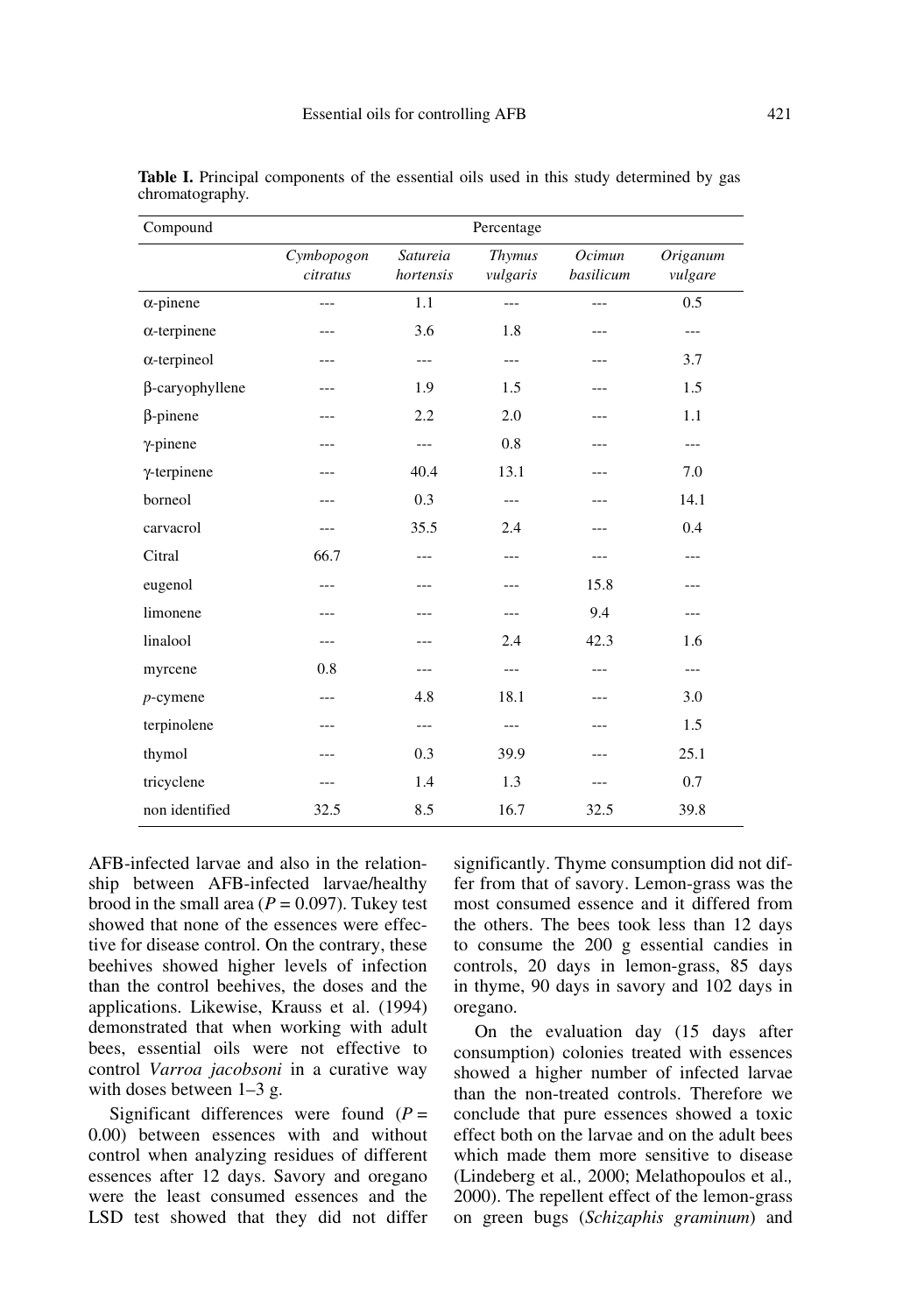|                        |                                       | Table II. First field experiment. Curative. Values of number of cells with healthy brood (eggs-larvae-pupae), number of AFB-infected larvae and<br>relationship between AFB-infected larvae and healthy brood |                                          |                     |                                                              |                                          |
|------------------------|---------------------------------------|---------------------------------------------------------------------------------------------------------------------------------------------------------------------------------------------------------------|------------------------------------------|---------------------|--------------------------------------------------------------|------------------------------------------|
|                        |                                       | Big area                                                                                                                                                                                                      |                                          |                     | Small area                                                   |                                          |
|                        | (both sides)<br>AFB-diseased<br>signs | (both sides of the comb)<br>Healthy brood                                                                                                                                                                     | signs/healthy larvae<br>Relationship AFB | AFB-diseased        | signs (both sides) (both sides of the comb)<br>Healthy brood | signs/healthy larvae<br>Relationship AFB |
|                        | 1.57                                  | 0.96                                                                                                                                                                                                          | 1.36                                     | 2.39                | 0.91                                                         |                                          |
| Prob. > (F)            | 0.237                                 | 0.456                                                                                                                                                                                                         | 0.295                                    | 0.097               | 0.48                                                         | $2.54$<br>0.08                           |
| Mean                   | 217.65                                | 1575.60                                                                                                                                                                                                       | 0.148                                    | 138.05              | 152.35                                                       | 0.123                                    |
| Std. Dev.              | 154.17                                | 459.69                                                                                                                                                                                                        | 0.113                                    | 89.78               | 256.21                                                       | 0.076                                    |
| Treatments             |                                       |                                                                                                                                                                                                               |                                          |                     |                                                              |                                          |
| Savory                 | 14.25a                                | 1468.75 a                                                                                                                                                                                                     | 0.080a                                   | 86.25 b             | 144.25a                                                      | 0.078b                                   |
| Lemon Grass            | 15.75a                                | 1290.00 a                                                                                                                                                                                                     | 0.218a                                   | 211.26b             | 1012.00 a                                                    | 0.192 b                                  |
| Oregano                | 41.75 a<br>9 S                        | 508.75 a                                                                                                                                                                                                      | 0.197a                                   | 141.50 <sub>b</sub> | 1078.00 a                                                    | 0.138 b                                  |
| Thyme                  | 78.20 a                               | l 791.20 a                                                                                                                                                                                                    | 0.154a                                   | 182.80 <sub>b</sub> | 1210.00 a                                                    | 0.147b                                   |
| Control                | 91.67a                                | 828.67 a                                                                                                                                                                                                      | $0.063$ a                                | 30.33a              | 1352.33 a                                                    | 0.028a                                   |
| In each column, values |                                       | followed by the same letter are not significantly different at $\alpha = 0.05$                                                                                                                                |                                          |                     |                                                              |                                          |

Table II. First field experiment. Curative. Values of number of cells with healthy brood (eggs-larvae-pupae), number of AFB-infected larvae and relationship between AFB-infected larvae and healthy brood.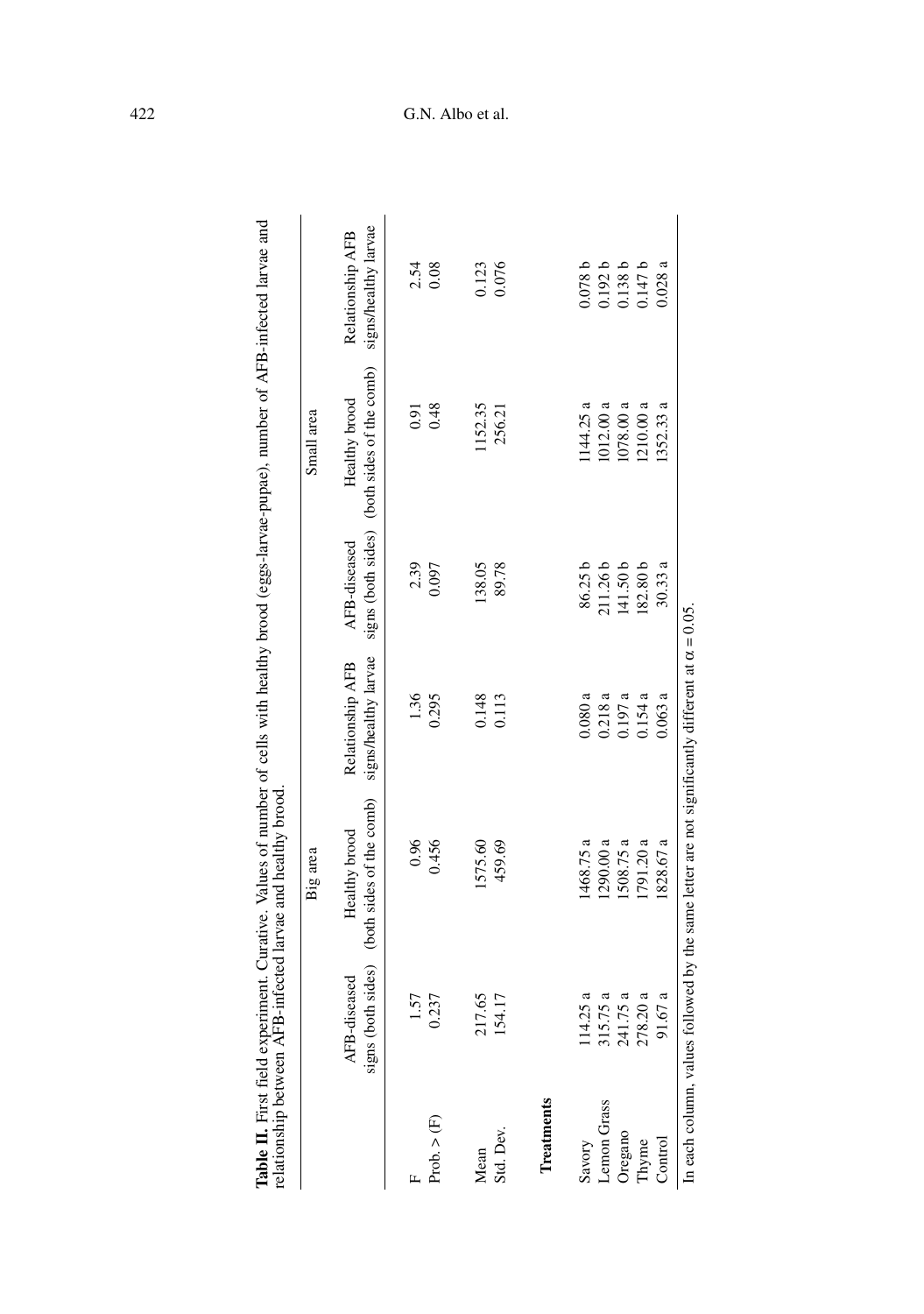other insects has been mentioned to depress the central nervous system (Padín et al., 2000a; Padín et al., 2000b).

## **3.5. Second field experiment: use of essential oils as preventive treatment**

Forty five days after inoculation colonies fed with oregano showed 30% infection at level 1; with thyme 20% infection at level 2; with lemon-grass 75% infection at levels 3 and 4. No AFB signs were detected in any of the control colonies nor on the tylosin controls. Non-treated controls showed AFB infection 60 days after inoculation. The level of infection increased slightly during the test. On the other hand, in colonies treated with essences AFB began to show up in larvae 45 days -after inoculation-, with an increase in the infection level during the test. Treatment colonies fed tylosin began to show AFB infection 120 days after inoculation when two larvae were found to be affected by AFB. The colony recovered its health with no further treatment and no recurrence of the disease was observed through the end of the experiment.

The analysis of variable proportion of disease colonies (AFB-disease colonies/total number of colonies) showed significant differences due to different treatments  $(P = 0.000)$ but no appearent differences related to inspection periods  $(P = 0.116)$ . The Tukey test showed that tylosin was the most effective treatment (Fig. 1A). The analysis of infection level showed that both treatments and inspection periods had significant effects (ANOVA,  $P = 0.000$  and  $P = 0.002$ , respectively). Tylosin was the best treatment and produced significant differences on AFB-infection level (Fig. 1B); in addition, the least amount of infection was found at the first inspection period.

The analysis of the candy remnants after 7 days showed significant differences between treatments  $(P = 0.001)$  and between inspection periods  $(P = 0.002)$ . Mean consumption of oregano and thyme was the lowest, with no significant differences between them. Savory, lemon-grass, control and tylosin did not differ in their mean consumption. Likewise, no significant differences were observed between treatments  $(P = 0.183)$  15-days after inoculation. There were significant differences between inspection periods  $(P = 0.000)$ .

Consumption of essence candies was improved in this second experiment, due to its dosage in six applications. Although the consumption of the treatment and the preventive applications were improved, colonies treated with essences showed higher levels of infection than with other treatments.

## **3.6. Third field experiment: application of essence blends in candies as a preventive treatment**

Beehives treated with tylosin exhibited AFB symptoms at level 1 ninety days after inoculation. Non treated control beehives had signs of the disease 60 days after inoculation. With regard to essence blends, treatment A and C recorded 60% non infected beehives (level 0) and 40% at levels 1 and 2 after 30 days. On the other hand treatment B recorded 0% of infected colonies with level 3 and 40% at level 2. As a consequence of the disease, 16 weeks after inoculation 40% of the colonies died in all treatments except in the tylosin-treated groups.

The proportion of diseased colonies showed significant differences due to different treatments  $(P = 0.000)$  and also due to inspection periods  $(P = 0.003)$ . LSD graphics showed that tylosin was the most effective treatment because it produced the smallest proportion of diseased colonies (Fig. 1C). The level of infection showed significant differences between treatments  $(P = 0.000)$  and inspection periods  $(P = 0.003)$ . Again, the LSD graphics showed significant differences for tylosin treatment and for inspection period (Fig. 1D). In both analysis, the least amount of infection was found at the first inspection period.

In the comparative analysis among essence blends (without controls), results of the ANOVA showed that the proportion of diseased colonies was not related to treatments  $(P = 0.244)$ , nor inspection periods  $(P =$ 0.189), therefore, no essence blend showed good performance for the control of AFB.

Significant differences were found in the residue analysis by ANOVA for treatments  $(P = 0.000)$  but not for inspection periods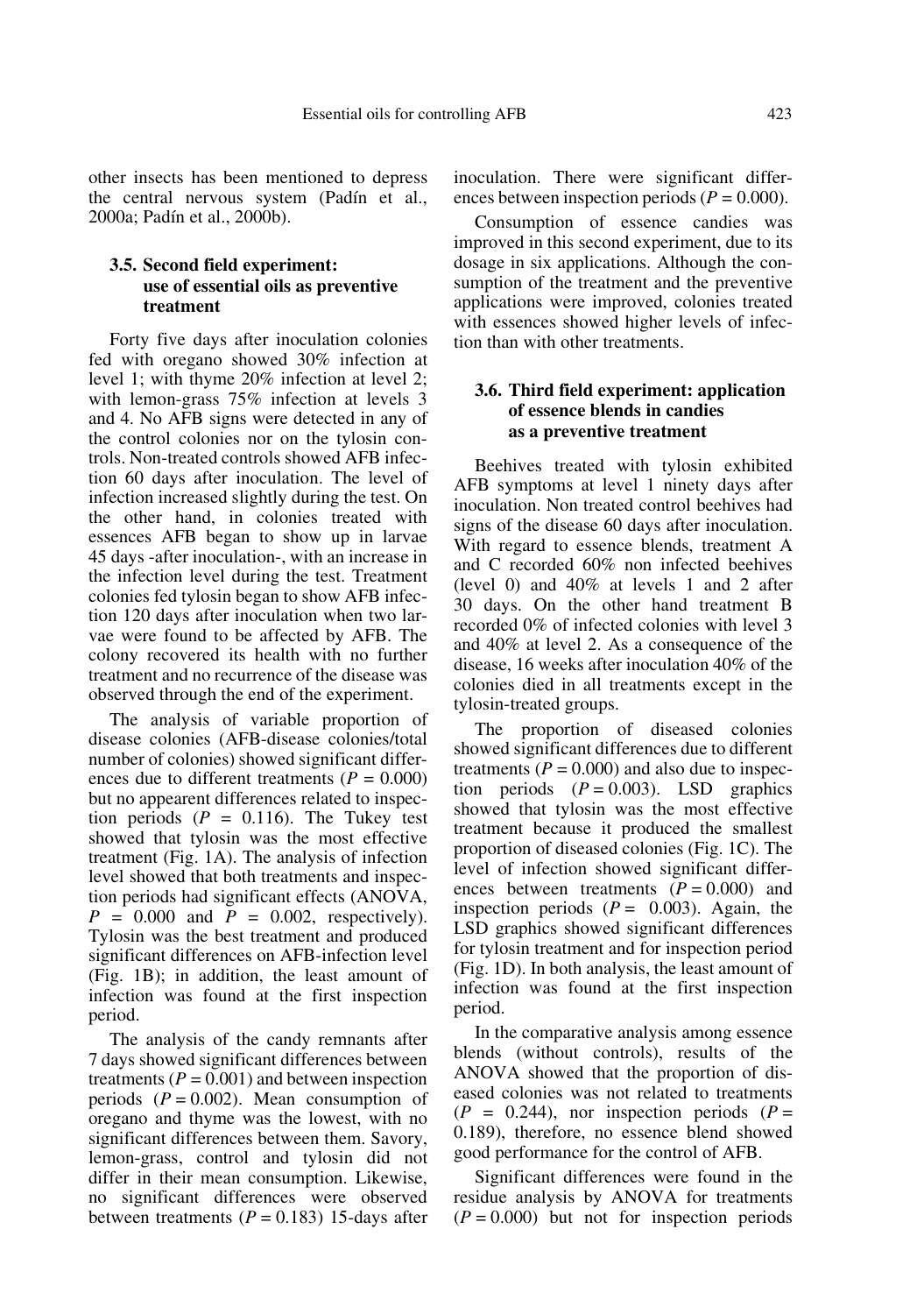

**Figure 1.** Field experiments. A. Second field experiment: proportion of diseased colonies infected with AFB per treatment. B. Second field experiment: AFB-infection level per treatment. C. Third field experiment. Proportion of diseased colonies infected with AFB per treatment. D. Third field experiment. AFB-infection level per treatment. E. Fourth field experiment: proportion of diseased colonies infected with AFB per treatment. F. Fourth field experiment: AFB-infection level per treatment.

 $(P = 0.267)$ . Comparison of means by LSD showed that Blend B was the least consumed with an average residue of 16.9% over 9 applications. Tylosin was excluded from the LSD analysis because the total dose was applied in an unique candy. We also observed that

between the application of the first part and fourth part of the candies, the bee population decreased. This was probably due to the increased symptoms of disease throughout the time of evaluation or due to toxicity of essences to larvae and or adults.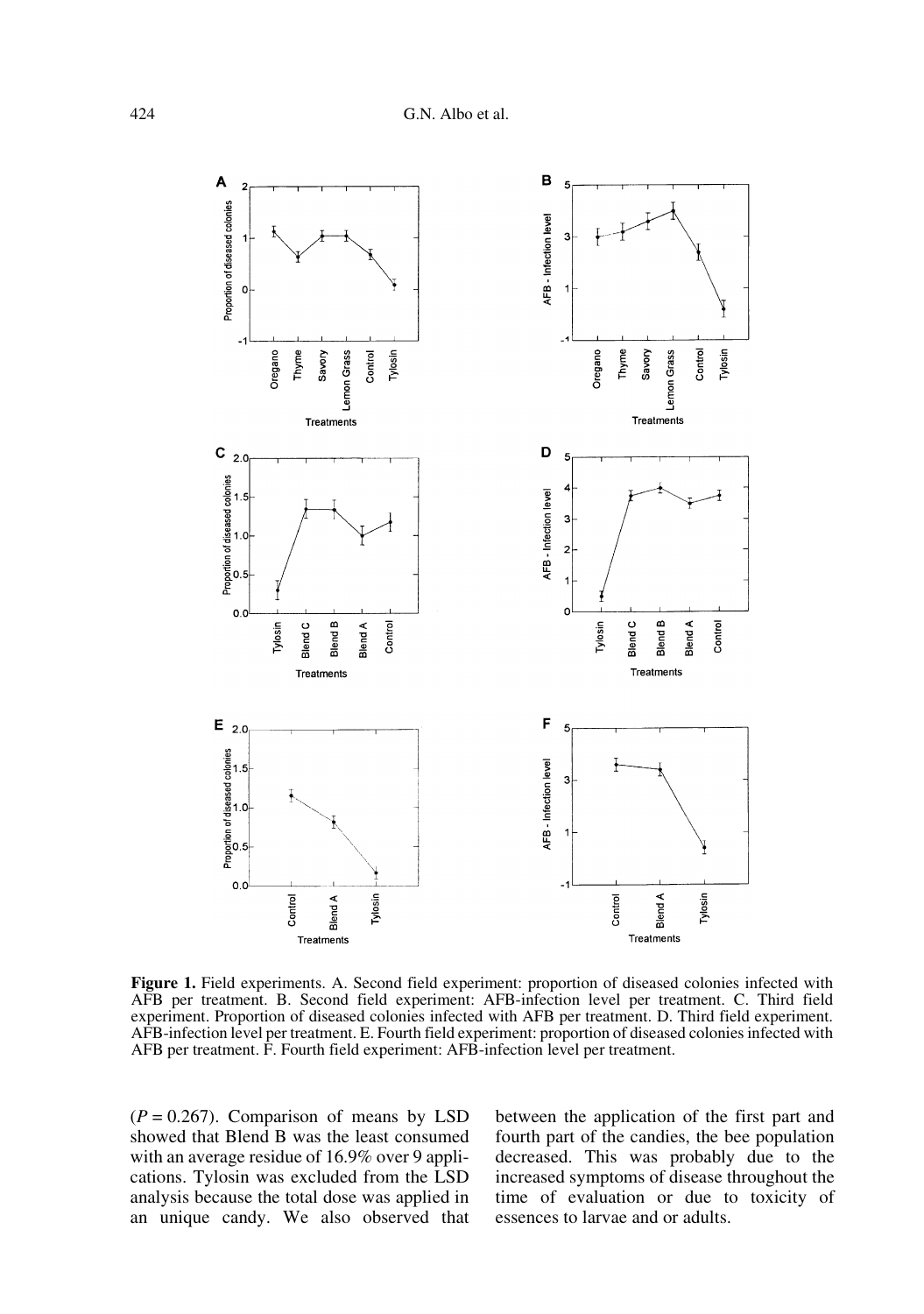## **3.7. Fourth field experiment: application of essences as syrup**

Thirty days after inoculation, 33% of the treatment B colonies showed no AFB symptoms, 33% were infected at level 1, 16.5% of the colonies had infection level 2 and 16.5% had level 3 infection. Sixty six per cent of the colonies died between 60 and 120 days after inoculation. The remaining 33% had level 3 towards the end of the experiment. For treatment C, 30 days after inoculation, 33% of the colonies showed no symptoms, 50% were at level 1 and 17% were at level 3 infection. Two colonies died between 90 and 120 days after inoculation. After 90 days, treatment A (tylosin) displayed slight levels of infection, with one infected larvae (level 1), no infected larvae after 120 days (level 0) and two infected larvae (level 1) after 150 days.

The proportion of diseased colonies showed significant differences due to treatments  $(P = 0.000)$  but no significant differences were found related to inspection levels  $(P = 0.210)$ . LSD graphics showed tylosin as the only effective treatment. (Fig. 1E). With regard to the level of infection, significant differences were observed due to treatments  $(P = 0.000)$  but not for inspection level  $(P = 0.134)$  Once again, LSD graphics showed tylosin as the only effective treatment for the control of AFB because it showed the lowest infection level (Fig. 1F).

Significant differences in residual syrup were found to occur at the first inspection period based on treatments  $(P = 0.02)$ . Blend B (lemon-grass–thyme) was the least consumed.

Peng et al.  $(1996)$  observed that bees took more than 4 weeks to consume a doses of 800 mg tylosin tartrate in sugar syrup. On the other hand, 100% of 750 mg tylosin tartrate in sugar syrup was consumed in this experiment within 21 days.

Neither pure essences nor blends of essences were effective to control AFB at the doses and formulations tested in this study. On the contrary, colonies treated with essences showed higher levels of infection than those receiving control treatments. This may be related to a certain level of toxicity of the essences to larvae and adults.

The results of the present work support the effectiveness of tylosin (as tartrate) to control AFB.

#### **ACKNOWLEDGMENTS**

This research was supported by grants from ANPCyT, Argentina (BID 1201/OC-AR PICT 08- 03857), CONICET, Argentina (A.M.A), and IFS, Sweden (A.M.A.).

A.M.A. and M.R.D. are Career Investigators of CIC and F.J.R. is a recipient of a scholarship from CIC, Argentina.

The authors thank to Dr. M. Zanelli for the statistical design of the first experiment, M. Drovandi for supplying colonies for the first experiment and L. Casanova, L. Harispe, G. Cucatto, and A. Guardia Lopez for assisting in the handling of infected colonies. We also wish to thank translator C. Moreno for her translation into English.

**Résumé** – **Évaluation de quelques huiles essentielles et de leurs mélanges pour le traitement de la loque américaine.** La loque américaine (AFB), causée par la bactérie sporulante *Paenibacillus larvae* subsp. *larvae*, est la maladie la plus grave du couvain de l'Abeille domestique (*Apis mellifera* L.). Dans les régions fortement touchées, au lieu de brûler le matériel infecté, on utilise des antibiotiques, mais avec le risque de contamination du miel. Il a été montré par des tests in vitro que les huiles essentielles (h.e.) extraites de plantes aromatiques possédaient une activité antimicrobienne (Alippi et al., 1999b ; Calderone et al., 1994 ; Deans et al., 1992) et certaines d'entre elles ont été utilisées avec succès pour traiter le couvain plâtré (Colin et al., 1989) et la varroose (Imdorf et al., 1994). Le but de cette étude était de déterminer la toxicité aiguë orale des h.e. pures et en mélange sur des abeilles adultes par la dose létale 50 ( $DL_{50}$ ) et d'évaluer la réaction des colonies infectées par l'AFB à différents traitements basés sur les h.e. en mesurant la durée de la prise de nourriture.

Les tests ont porté sur les h.e. de (1) sarriette (*Satureia hortensis*), (2) thym (*Thymus vulgaris*), (3) citronnelle (*Cymbopogon citratus*) et (4) marjolaine (*Origanum vulgare*) et sur les mélanges suivants :  $(A)$  citronnelle + thym,  $(B)$  citronnelle + thym + origan + basilic (*Ocimum basilicum*) et (C) citronnelle + thym + basilic. Les principaux composés de chaque h.e. ont été déterminés par chromatographie en phase gazeuse sur colonne de silice méthylée et sur une colonne enduite de Carbowax 20 M et par détecteurs à ionisation de flamme (Tab. I). Pour évaluer la toxicité aiguë orale, des doses d'h.e. pures et en mélange (µg d'h.e. ou de mélange par abeille) ont été choisies conformément aux tests biologiques usuels pour déterminer les  $DL<sub>50</sub>$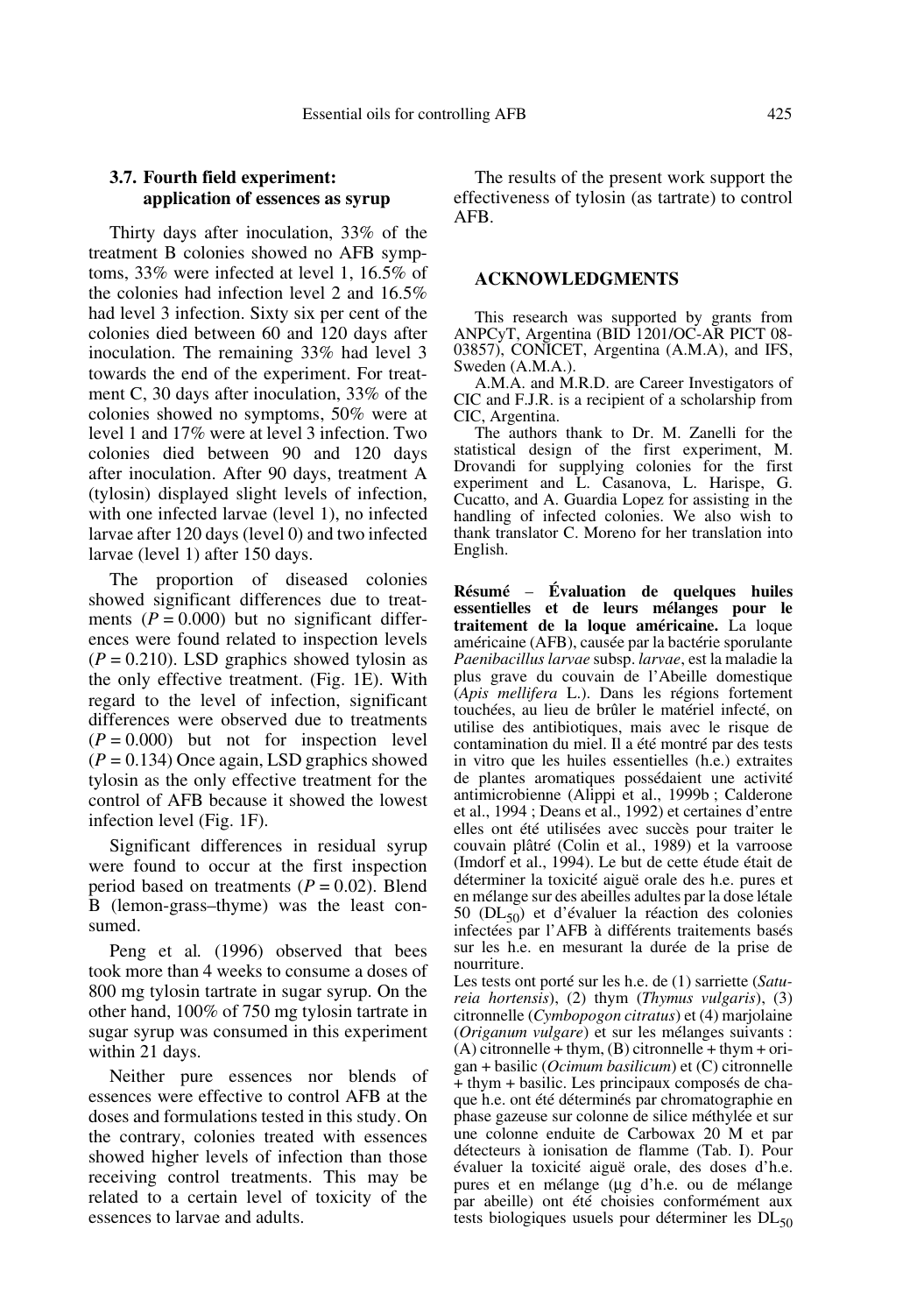(Cox, 1977). Le dimethoate a été utilisé comme référence toxique et le saccharose comme témoin non toxique.

On a fait quatre essais de plein champ, deux avec les h.e. pures, le premier à titre curatif et la second à titre préventif, et deux avec les mélanges à titre préventif. Les traitements ont été administrés sous forme de sucre candi dans les trois premiers essais et sous forme de sirop de sucre dans le dernier. On a fait cinq répétitions par traitement et utilisé deux témoins : pas de traitement (saccharose) et du tartrate de tylosine comme témoin d'efficacité, à l'exception du premier essai en plein champ qui n'a eu que le témoin non traité.

Les résultats montrent que le mélange A était légèrement toxique (DL $_{50}$  à 24 h de 15,94 µg de mélange par abeille et  $DL_{50}$  à 48 h de 18,75 µg) et que le mélange C n'était pas toxique ( $DL_{50}$  à 24 h de 122 µg de mélange par abeille et  $DL_{50}$  à 48 h de 356,8 µg). Il n'a pas été possible de calculer les DL<sub>50</sub> dans le cas du mélange B et de toutes le h.e. pures car les données de mortalité ont fourni des courbes négatives. Les résultats des essais en plein champ montrent que les h.e. pures ou en mélange ne sont pas efficaces pour éliminer les signes cliniques de l'AFB aux doses, formulations ou modes d'administration testés, tandis que le traitement à la tylosine s'est montré très efficace.

#### **loque américaine / huile essentielle /** *Paenibacillus larvae larvae* **/ efficacité traitement / toxicité**

**Zusammenfassung** – **Untersuchung der Eignung einiger ätherischer Öle und ihrer Mischungen zur Bekämpfung der Amerikanischen Faulbrut bei Honigbienen.** Die Amerikanische Faulbrut (AFB) wird durch das sporenbildende Bakterium *Paenibacillus larvae* subsp. *larvae* verursacht und stellt die gefährlichste Krankheit der Larven- und Puppenstadien von Honigbienen (*Apis mellifera* L.) dar. In Gegenden mit starkem Befall werden als eine Alternative zum Verbrennen befallener Völker Antibiotika verwendet, hierbei besteht das Risiko einer Kontamination des Honigs. Für aus Pflanzen gewonnene ätherische Öle wurde durch in vitro – Tests eine antimikrobische Wirkung nachgewiesen (Alippi et al., 1999b; Calderone et al., 1994; Deans et al., 1992), einige wurden erfolgreich zur Bekämpfung der Kalbrut (Colin et al., 1989) und der Varroose (Imdorf et al., 1994) in Honigbienenvölkern eingesetzt. Ziel der vorliegenden Untersuchung war, die akute orale Toxizität der reinen ätherischen Pflanzenöle und ihrer Mischungen anhand der  $LD_{50}$ auf adulte Honigbienen zu ermitteln. Weiter sollte die Reaktion von mit AHB infizierten Völkern auf unterschiedliche Behandlungen mit aromatischen Ölen und ihren Mischungen unter Einschluss der Zeitdauer der Aufnahme ermittelt werden.

Ätherische Öle von (1) Minze; (2) Thymian (3) Zitronengras, und (4) Origanum und die folgenden Mischungen: (A) Zitronengras und Thymian;

(B) Zitronengras, Thymian, Origanum und Basilikum, und (C) Zitronengras, Thymian und Basilikum wurden untersucht. Die Hauptkomponenten der einzelnen ätherischen Öle wurden mittels Gaschromatographie in Methylsilikonsäulen und einer mit Carbowax 20 M ummantelten Säule und Flammenionisationsdetektor bestimmt (Tab. I). Um die orale Toxizität zu bestimmen, wurden verschiedene Anwendungen der ätherischen Öle und ihre Mischungen (als µg Öl oder Ölmischung pro Biene) ausgesucht und unter Verwendung der üblichen Biotestanwendungen die  $LD_{50}$  bestimmt (Cox, 1977). Dimethionat wurde als giftiger und Rohrzucker als ungiftiger Standard verwendet.

Vier Freilandtests wurden ausgeführt, hiervon zwei mit reinen ätherischen Ölen (der erste als Heiltest, der zweite als Vorbeugungsbehandlung) und zwei mit Mischungen (beide als Vorbeugungsbehandlung). Die Behandlungen wurden in den ersten drei Tests als Futterteig, in dem letzten als Zuckersyrup geboten. Pro Behandlung wurden 5 Wiederholungen durchgeführt. Die unbehandelte Probe bestand aus Zucker, die Wirksamkeitskontrolle aus Tylosintartrat, mit Ausnahme des ersten Tests in dem nur die nichtbehandelte Kontrollgruppe geführt wurde.

Die Ergebnisse der akuten Toxizitätstests weisen darauf hin, dass die Mischung A mit 24 h-LD $_{50}$ Werten von 15,94  $\mu$ g und 48 h-LD<sub>50</sub> Werten von 18,75 µg (m.e.) pro Biene m.e. leicht giftig wirkte, und dass die Mischung C mit 24 h-LD<sub>50</sub> Werten von 122  $\mu$ g and 48 h-LD<sub>50</sub> Werten von 356,8  $\mu$ g m.e. pro Biene effektiv ungiftig war. Im Fall der Mischung B und allen reinen Ölen war es nicht möglich, die LD<sub>50</sub> zu ermitteln, da die Sterblichkeitsdaten negative Kurven erzeugten. Die Ergebnisse der Freilanduntersuchungen wiesen darauf hin, dass weder mit den reinen Ölen noch mit deren Mischungen und mit keiner der Formulierungen oder Dosierungen die klinischen Symptome von AFB beseitigt werden konnten, während die Behandlung mit Tylosin hocheffektiv wirkte.

#### **Amerikanische Faulbrut /** *Apis mellifera* **/** *Paenibacillus larvae* **subsp.** *larvae /* **ätherische Öle**

#### **REFERENCES**

- Abbott W.S. (1987) Abbott's Formula. A method of computing the effectiveness of an insecticide, J. Am. Mosq. Control Assoc. 3, 302–303.
- Alippi A.M., Ringuelet J.A., Cerimele E.L., Re M.S., Henning C.P. (1996) Antimicrobial activity of some essential oils against *Paenibacillus larvae,* the causal agent of American Foulbrood disease, J. Herbs, Spices and Med. Plants 4, 9–16.
- Alippi A.M., Albo G.N., Leniz D., Rivera I., Zanelli M., Roca A.E. (1999a) Comparative study of tylosin, erythromycin and oxytetracycline to